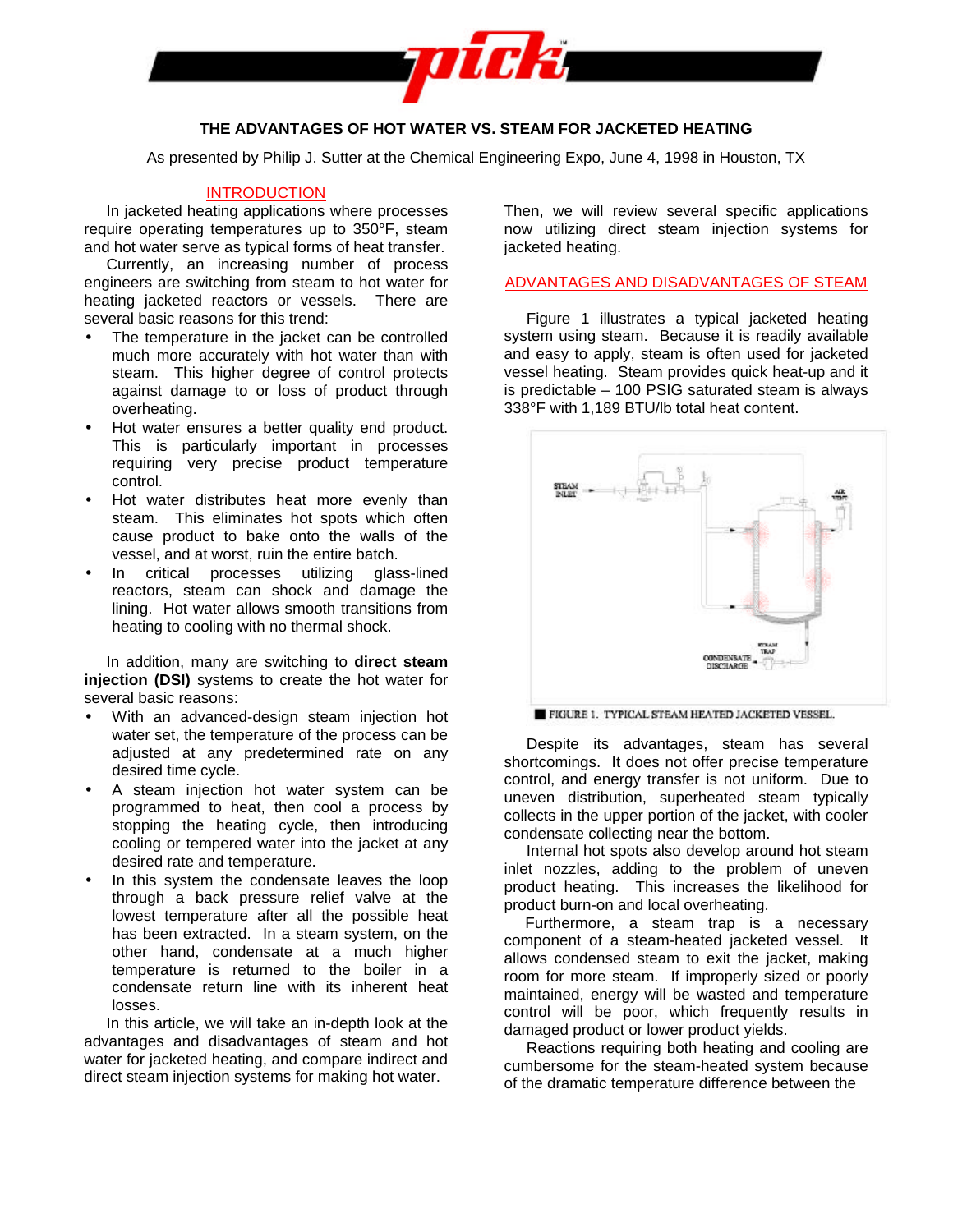steam and the cooling water. All steam and condensate must first be driven out of the jacket prior to introducing cooling water. This is a timeconsuming process that is often not done completely. The problem is most severe with glasslined reactors, which may be damaged by thermal shock and steam hammer if cooling water contacts residual steam in the jacket.

### ADVANTAGES AND DISADVANTAGES OF HOT WATER

The use of hot water to heat reactor vessels solves many of the problems associated with steam. The jacket temperature can be controlled more accurately with hot water because hot water distributes heat more evenly over the wetted surface of the vessel. This eliminates hot spots, which can cause the product to burn onto the walls of the vessel and potentially ruin the entire batch. By eliminating burn-on, product quality is protected and product filtering and costly clean up time are minimized.

Hot water offers a wide range of operating temperatures because when pressurized, water will remain in the liquid state and not flash into steam. For example 70 PSIG water can be heated in a pressurized circulating loop to 310°F without boiling. The reactor can be gradually ramped up or down to desired temperatures, eliminating the potential of thermal shock.

For processes requiring both heating and cooling, hot water can be adjusted at a predetermined rate on a desired time cycle through the use of cascade or heat/cool temperature control loops, or an in-plant distributed control system (DCS). A hot water system can be programmed to heat, hold, then cool a process by introducing cooling or tempered water into the jacket at a controlled rate and temperature without having to stop the process.

In addition to offering precise temperature control, water is readily available, easy to handle, non-flammable, safe to the environment, and relatively inexpensive.

What is the downside of using hot water in jacketed vessels? The product heat-up time using hot water will not be as rapid as it is with steam. However, once up to temperature the steam heated system may be difficult to keep from overheating.

Another limitation is that the jacket water temperature cannot equal or exceed the saturated temperature of the steam supplied to the system. For example, when operating the system with 150 PSI steam, the jacket water temperature cannot

exceed 352°F at 130 PSIG, because above that temperature the water will flash back into steam.

## MAKING HOT WATER WITH INDIRECT HEAT EXCHANGERS

Where steam is available, indirect heat exchangers are commonly used to heat water for jacketed vessels (see Figure 2). In these systems, steam does not come in direct contact with the water which is being heated. Heat energy is transferred across a membrane such as a tube bundle or series of plates. As energy is transferred, steam condenses and is discharged through a steam trap and routed back to the boiler.



FIGURE 2. TYPICAL HOT WATER JACKETED HEATING SYSTEM WITH INDIRECT HEAT EXCHANGER.

Indirect heat exchangers are designed to use only the latent heat from the steam or approximately 83% of the total heat energy, while the sensible heat (or approximately 17% of the total BTU's) is discharged from the exchanger in the form of condensate. Much of the remaining BTU's are lost en route back to the boiler making the indirect heat exchanger an inefficient method of heating a reactor vessel.

Another problem inherent in indirect exchangers is poor temperature control (typically  $\pm 6.8^{\circ}$ F) due to the lag time between the adjustment of control equipment and the time it takes to transfer heat energy from the steam through the tube bundle or plate surface.

Finally, a steam trap is still required in an indirect system with all of its inherent costs, maintenance, energy loss, and reduced productivity problems.

 *Page 2*

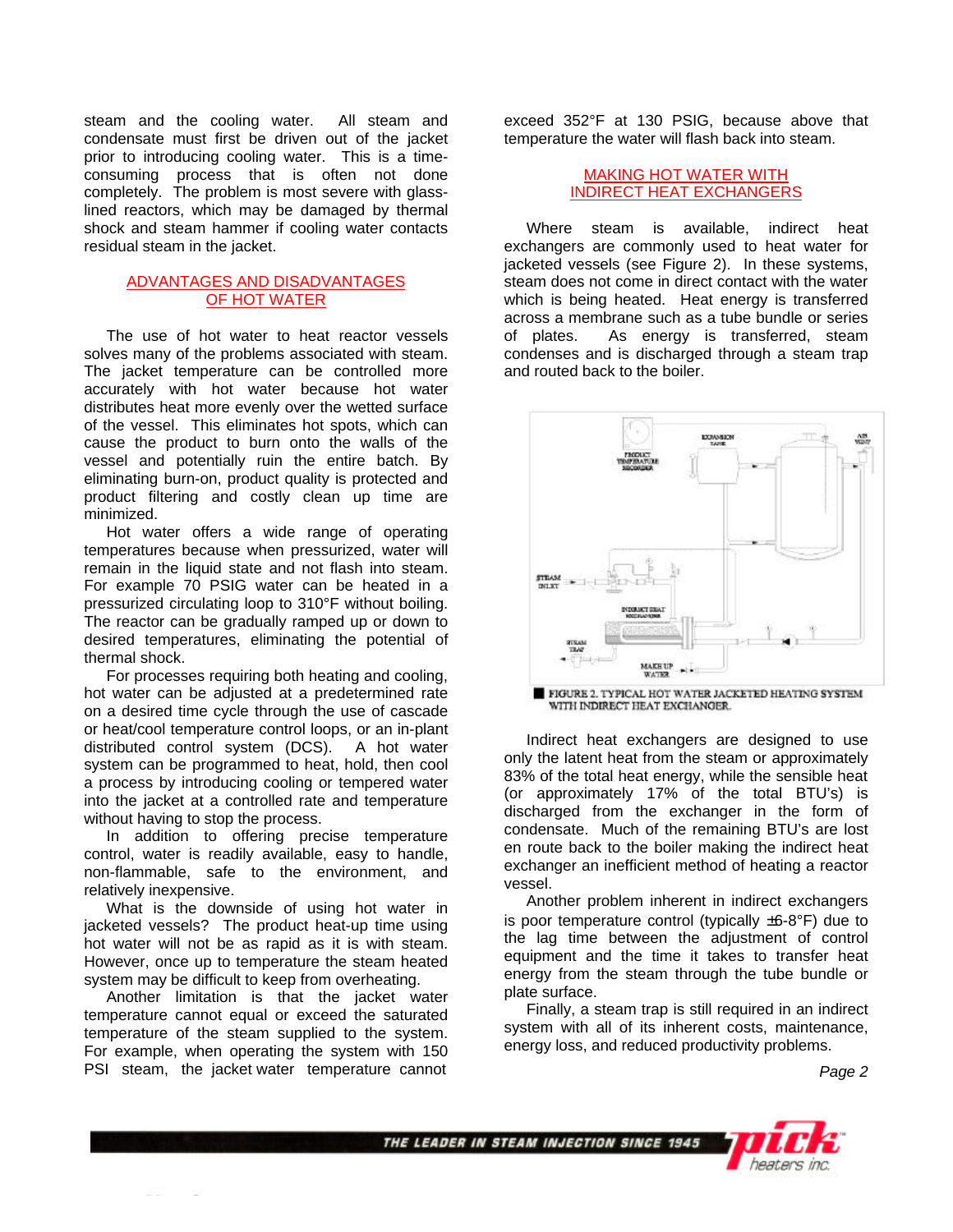

### ENERGY COMPARISON - DIRECT vs. INDIRECT HEATING OF WATER

Direct steam injection (DSI) heaters inject steam directly into the circulating water loop. For processes which return the jacket water below 212°F, they achieve **100% heat transfer** by using both the sensible and the latent heat of the steam. Above this temperature there is a minimal drop in efficiency.

Let us compare the efficiency of an indirect (shell and tube type) heat exchanger to a DSI heater. The application chosen demonstrates the annual energy consumption for heating a jacketed blender which mixes powders with liquids and then dries the mixture. Assume the process operating conditions are as follows:

| Product volume:                                                  | 10,000 lb of a water-like product |
|------------------------------------------------------------------|-----------------------------------|
| Blender operating heat load:                                     | 4,816,340 BTU/hr                  |
| Jacket water temperature:                                        | $250^{\circ}$ F                   |
| $\Delta T$ across jacket:                                        | *55°F (250° - 195°F)              |
| $*$ This is the required $\Delta T$ to be made up by the heater. |                                   |
| Water circulating flow rate:                                     | <b>175 GPM</b>                    |
| Water loop pressure:                                             | 50 PSIG                           |
| Steam pressure:                                                  | 150 PSIG Saturated                |
| Hours of operation:                                              | 16 hr/day; 4000 hr/year           |
| Boiler fuel type and cost:                                       | Nat. Gas at 0.52 /therm           |
| Boiler efficiency:                                               |                                   |

Based on these conditions, the steam requirement for heating with an indirect heat exchanger would be 5,620 lb/hr, while the steam requirement using a DSI heater would be 4,662 lb/hr. Factoring in the energy required by the boiler to preheat the feed water and to generate steam at 82% boiler efficiency, the indirect heat exchanger will require 7,182,634 BTU/hr while the DSI heater will require only 6,612,080 BTU/hr **or 7.9% less energy than the heat exchanger!** This energy savings of 570,554 BTU/hr will result in an hourly fuel savings of 5.71 therms of natural gas (a fuel heating value of 100,000 BTU/therm). At 52¢ /therm this translates into a fuel cost savings of \$2.97/hr, or an annual fuel savings of nearly \$12,000. Results may vary depending upon fuel costs and operating conditions.

This example demonstrates the dramatic energy savings to be realized by the DSI heater and is based upon the very conservative assumptions that:

- 1. The heat exchanger steam trap does not leak steam.
- 2. There is no volumetric loss due to condensate flashing at the receiver tank.
- 3. 195°F water discharged from the system using the DSI heater is not returned to the boiler. Instead, 65°F boiler make-up water is used.

*Please Note:*

The 195°F water discharged from the closed loop as a result of DSI may be returned as boiler makeup water which would increase the fuel savings even further, **up to 17% more efficient than the heat exchanger.**

There are several objections to the use of DSI which need to be addressed when considering this approach. Most of these relate to the fact that the steam must be thoroughly absorbed into the water at the point of contact or it may result in "steam hammer". If the steam is not thoroughly absorbed, it will expand and then collapse downstream in the piping or the jacket. This creates an implosion due to the dramatic change in volume between steam and water which results in noise and vibration known as steam hammer. This is especially a problem with simple steam-to-water mixing tees, spargers, and venturi type heaters. In order to assure thorough absorption of steam into water, the steam pressure should be at least 10-20 PSI greater than the water pressure at the point of injection.

Furthermore, cold make-up water must be heated at the boiler, because condensate might not be returned to the boiler. This could result in additional costs for chemical treatment. However, the energy savings from DSI will more than offset these costs.

### MAKING HOT WATER WITH A DIRECT STEAM INJECTION (DSI) SYSTEM

Before reviewing specific applications, it is important to understand the unique design characteristics of the DSI system which each of these applications employed.

In all cases, a Pick™ Heater with its variable orifice injection tube and external modulating steam control valve was used as the key component to ensure smooth and quiet injection of steam into the liquid.

With this system, steam flow is modulated at two points: the steam control valve, and also at the point of injection within the heater. This dual modulation results in superior temperature control over a wide range of hot water demands or when a sequence of varying temperatures or pressures are needed to meet process requirements.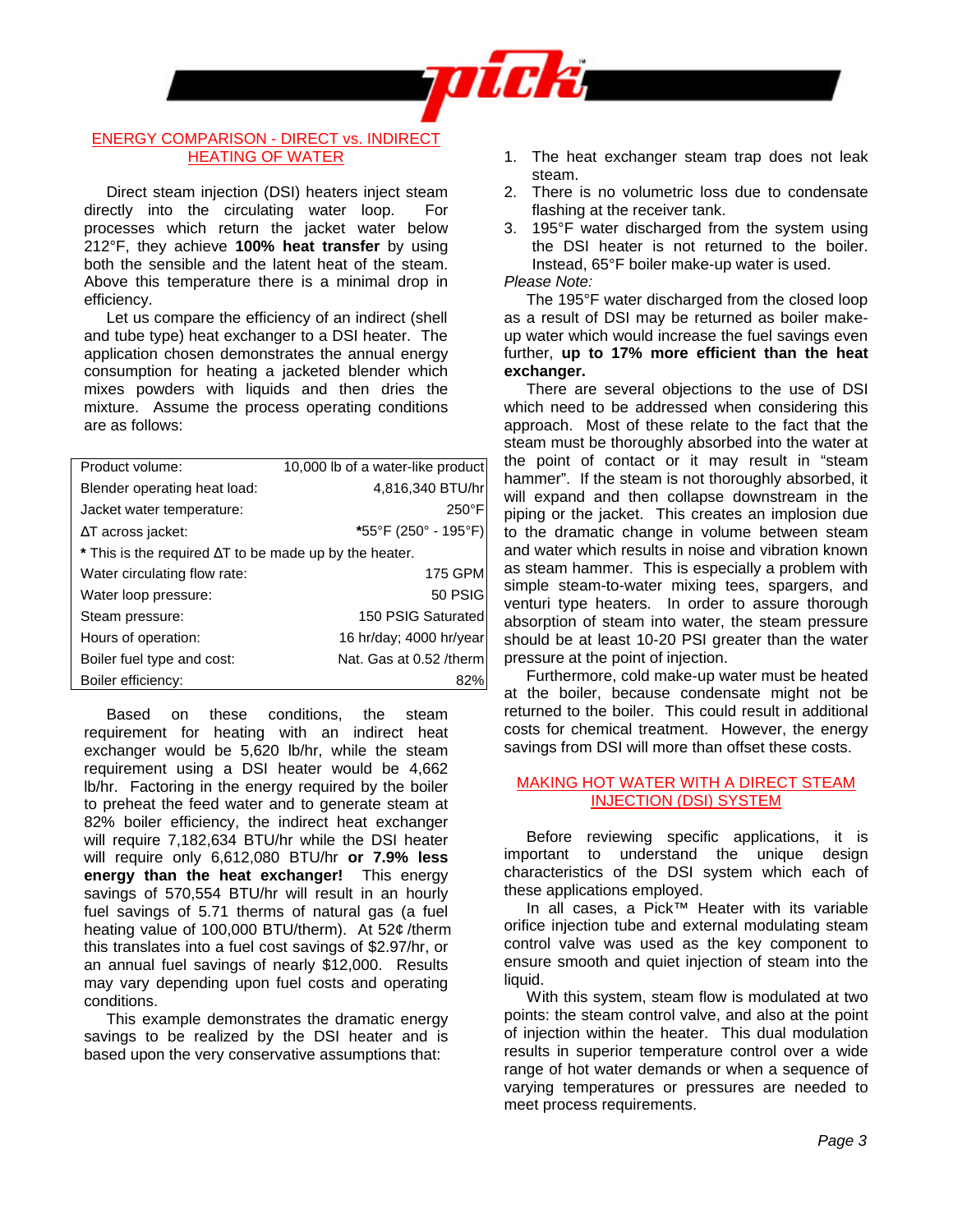In a Pick ™ DSI Heater, steam enters the cold water at low to moderate velocities through hundreds of small orifices in an injection tube (see Figure 3). By breaking up the steam into small bubbles and also maintaining a positive pressure differential, all the steam is quietly injected and instantly mixed into the flow of water within the heater body.



FIGURE 3. CUT-AWAY OF A PICKIM DSI HEATER

The heater creates very little internal restriction to liquid flow. Velocities are not excessive and very little pressure drop (less than 2PSI) is generated across the heater, minimizing pump horsepower requirements. The hot water discharge temperature can be sensed immediately downstream of the mixing chamber and requires very minimal piping (less than 5 pipe diameters) before entering the jacket.

The steam control valve is actuated by a

controller, which is responding to water discharge temperature. This may be manually set to any desired outlet water temperature as Figure 4 illustrates. Water temperature setting may also be regulated remotely by a pneumatic or electronic controller sensing the product temperature (commonly referred to as cascade temperature control). With this arrangement, system operation is fully automatic. The operator simply inputs the product set point. At the beginning of the cycle water temperature is driven to a predetermined maximum level. Then, as the product approaches its set point, water temperature is gradually decreased to prevent overshoot.



Control is automatic – regardless of outflow demand. System loop pressure is maintained by an adjustable back pressure relief valve (BPRV) which eliminates the need for an expansion tank. As steam enters the system, an equal volume of condensate is pushed out of the BPRV. System pressurization at this valve permits water loop temperatures above 212°F.

A single steam control valve provides better than a 10:1 turndown capability. Turndown capabilities up to 100:1 can be obtained with the use of dual steam control valves. This capability is particularly important in heating jacketed vessels because the hot water demand at reactor start-up is significantly greater than it is as product approaches set point.

*Page 4*



THE LEADER IN STEAM INJECTION SINCE 1945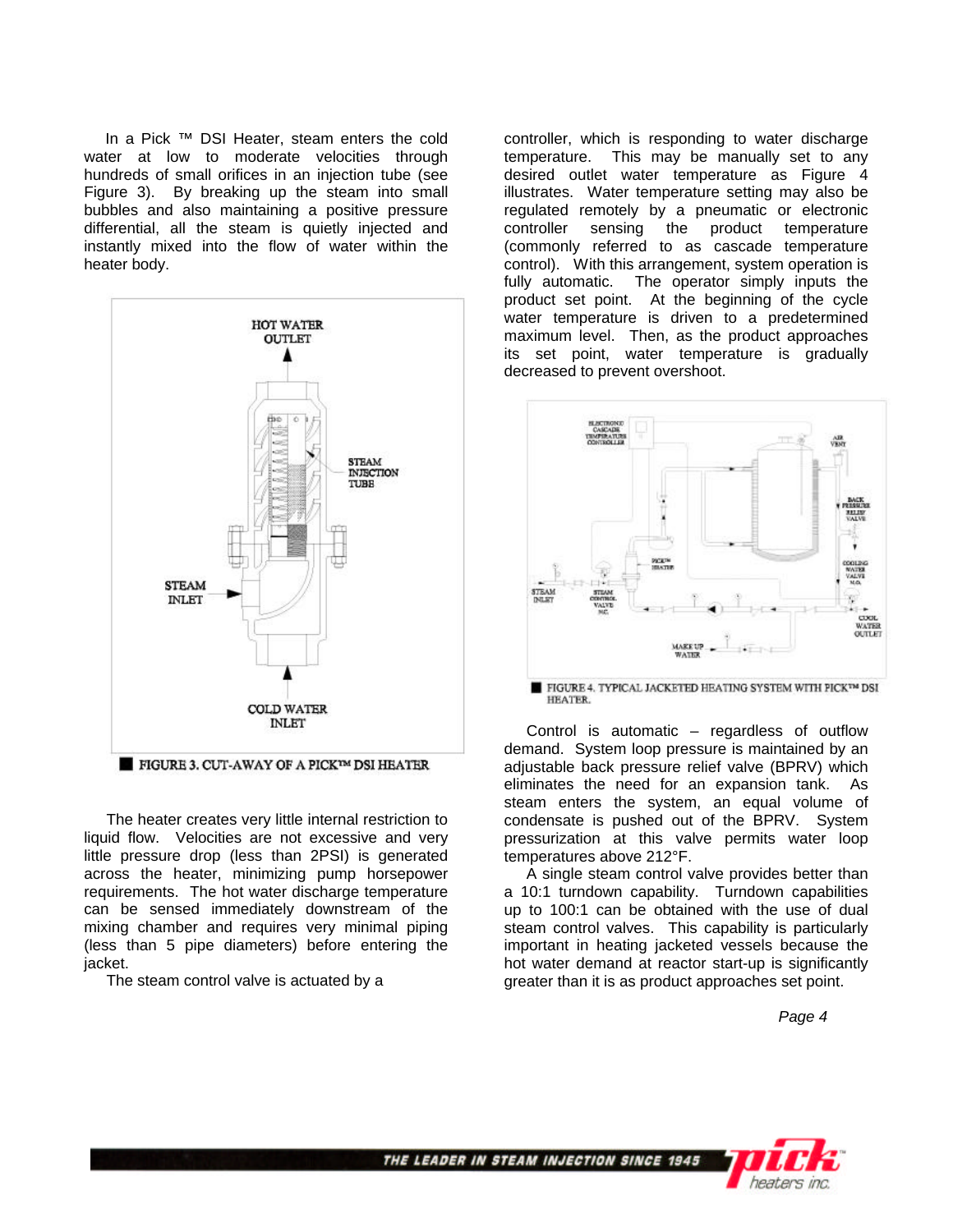

During operation, steam pressure works against a spring-loaded piston inside the injection tube assembly. As the steam flow varies, it forces the piston to rise or fall exposing more or fewer orifices (see Figure 5).



FIGURE 5. VARIABLE ORIFICE STEAM INJECTION TUBE.

By applying pressure against the incoming steam, the spring-loaded piston constantly maintains steam pressure in excess of incoming water pressure. This prevents steam hammer which occurs when steam and water pressures are at or near equilibrium.

Another important design feature of the Pick ™ DSI Heater is the helical flights within the mixing chamber. These create controlled turbulence to assure thorough and immediate mixing of the steam and liquid within the heater rather than in downstream piping. As a result, these heaters are much quieter to operate than venturi type heaters.

### APPLICATION PROFILES

**Konica Graphic Imaging International (KGI)**, Glen Cove, NY, is a Division of Konica Corporation, Tokyo, Japan. KGI manufactures coated films, papers, and chemicals. Chemicals are made in batch processes. Each batch is very expensive.

During the manufacturing process, heating as well as cooling steps are involved. This is achieved by circulating heating/cooling fluid through the jacket. Over the years KGI has tried several process methods:

- 1. Steam in the jacket
- 2. Two separate sources:
	- a. hot water for fast heating
	- b. warm water for maintaining temperature
- 3. A Pick ™ system for fast heating, maintaining temperature, and cooling.

Chandra Shah, Project Manager at KGI states, "The steam system works nice. It meets our requirements of fast heat up and temperature control within ±0.5°F. However, the steam has its price. Since most of the batches require both heating and cooling operations, control systems are very complex requiring PLC control. The complex maze of valves makes it more difficult to maintain. Of course, there may be some hot spots, but it had minimal effects on products, which were manufactured at the time. However, with development of new products, which were more sensitive to such hot spots, KGI started looking for alternate means."

To avoid hot spots, an indirect steam heat exchanger system was tried. The primary reason for this approach was that only one system was required to be installed and could serve several jackets at a time. Each batch had its own temperature control valve. Due to the closed loop and expansion tank, it has a much larger inventory of water. This adversely affected the system response. "This system had operating problems right from the beginning," says Shah. "There were several reasons for this. Primary among them was switching from heating to cooling and vice-versa. This created a pressure imbalance resulting in system failure."

"Also, most of our production is done in safe light conditions. However, installation of valves and equipment in safe light makes it difficult to service. A system with heating and cooling components installed in a small package like Pick's makes it possible to place it nearby but outside, in white light."

"The above experience and considerations made us look into one system that gives hot/warm/cold water, as well as a low water inventory so that changing from hot water to warm water and warm water to hot water is fast and it is small enough to install nearby, but outside the batch area." A Pre-Packaged Heating/Cooling System manufactured by Pick Heaters, Inc. was installed.

"Compared to the steam heated system, batch heating time went up as expected, but to a value we can live with," Shah concludes. "Most important, with the Pick ™ system, we were able to manufacture quality products, which was not possible with the steam heated system. The confidence with the Pick™ system is so high that in certain parts of the plant, it will entirely replace the steam heated system."

**Graver Technologies**, Newark, DE, uses hot water, rather than steam, to heat their 10,000 lb capacity jacketed blender. The system must mix powders and small quantities of liquids, then dry the mixture, in a very short time. Hot water was chosen over live steam because of safety, ease of control, and uniformity of jacket temperature resulting in a product of consistent, high quality. *Page 5*